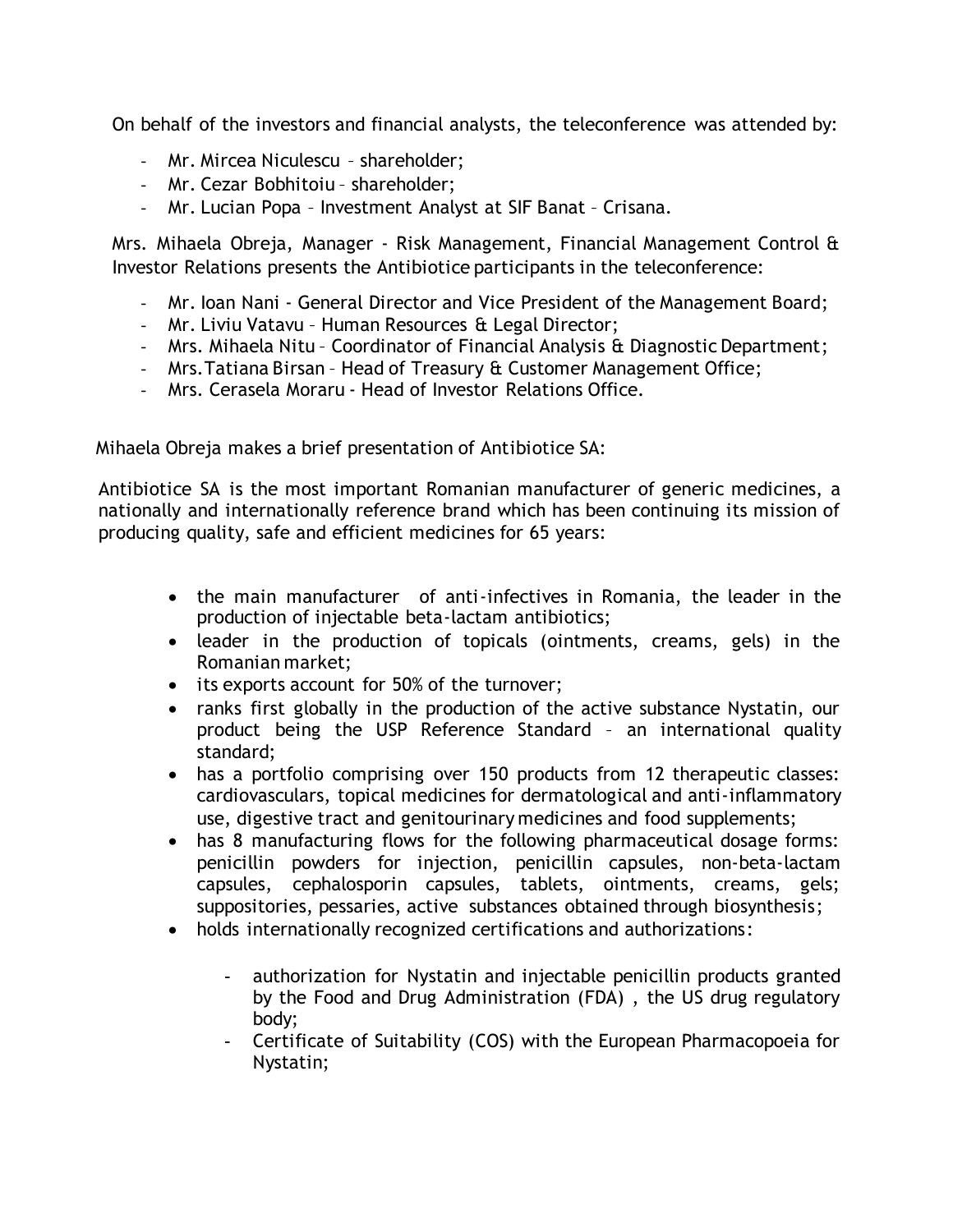- Good Manufacturing Practice (GMP) certificate for all the manufacturing flows, Integrated Management System (quality, environment , occupational health and safety);
- has a modern Reseach-Development Center and a Clinical Studies Center;
- is the first European company prequalified by the World Health Organization (WHO) for the range of essential first-line antituberculosis medicines.

Mr. Ioan Nani, the General Director reviews the main achievements in the first semester:

With the onset of the SARS-CoV-2 virus pandemic at the end of the first quarter of 2020, our company's strategy has been readjusted to meet two key objectives:

- to support the Romanian medical system, strongly affected by this unprecedented crisis, with the medicines used in the treatment schemes for symptomatic and asymptomatic Covid-19 patients;
- to maintain the health and safety of our employees.

Antibiotice reconfigured its manufacturing structure and reintroduced into the manufacture Paracetamol and Novocalmin® (metamizole sodium), at that time, two products in the list of medicines missing from pharmacies, but necessary in the treatment of patients with Covid -19.

Throughout this period, the company supported the medical system and distribution partners, with its entire portfolio of 150 products, succeeding in purchasing, under conditions of transport restrictions and protectionist policies of some countries, the active substances necessary for the continuous manufacture of medicines.

In this atypical context, the revenue from sale of products to internal and external partners, achieved in the first six months amounted to 146.38 million LEI, representing 85% of the value obtained in the same period of 2019.

We note that, amid the decline of the domestic pharmaceutical market, our business export balanced the total revenue, their share increasing by 50% in the first semester of 2020.

Corresponding to those mentioned above, the H1 gross result amounted to 19.4 million LEI compared to 24.9 million LEI achieved in the first semester of 2019, that is, a degree of achievement of 78%.

In order to continuously carry out its activity, protecting its employees' health and safety, our company took protective measures since the end of February.

In the first 6 months of 2020 marked by the crisis of the new coronavirus, our company honored contracts worth 73.8 million LEI in the international market, up 2%, compared to the previous year, when the exports recorded the value of 72.7 million LEI.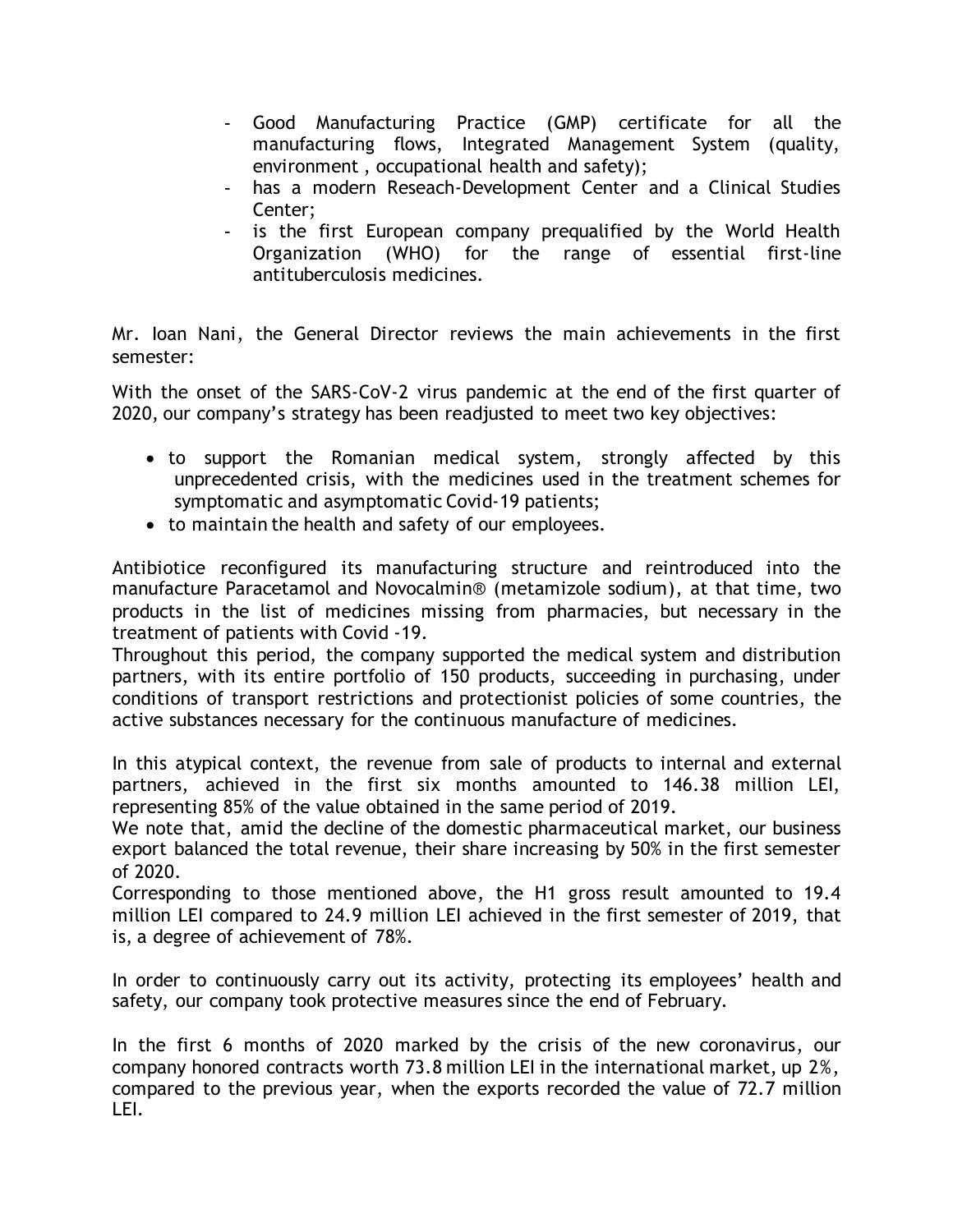Antibiotice responded to both the requests of traditional partners and those from international health systems, supporting them with medicines associated with the treatment of Covid-19, although the conditions were not the best. The measures to restrict sales in the foreign market (imposed by emergency and alert legislation), disruption of land and air transport of goods in all the parts of the world and increase of the volume of documentation required by the Ministry of Health for export approval, forced us to identify fast and efficient solutions.

Export sales of finished medicinal products and active substance Nystatin accounted for 50% of total exports in the first six months, managing to sustain the company's turnover in this period marked by the effects of the pandemic.

In the context of measures taken in 2020, at national level, to limit the spread of the SARS-VOC-2 virus, by limiting physical mobility, reducing hospital admissions and contact with healthcare professionals in the first half of 2020, the domestic consumption of Antibiotice medicines reached the value of 152.3 million LEI, representing 91.2% of the consumption value recorded in the middle of last year (167 million LEI).

Antibiotice structurally rethought its activity, in three working scenarios, corresponding to the gradual progress in the pandemic. Thus, through a careful and scrupulous management of all activities and potential risks of contamination, none of the 1400 employees of the factory became infected in the first half of 2020, and the activity continued uninterrupted.

During the 3 and a half months of exceptional situation, our company implemented security policies and allocated resources amounting to over 150,000 EUR necessary to implement decisions to minimize the risks of viral contamination. Among the measures taken, we mention: providing employees with special protective equipment, constant sanitation and disinfection of spaces, supplementation of means of transport and modification of work schedule, work from home, adaptation of workspaces to social distance, preventive testing of employees to limit possible contamination in the factory.

Questions

1. In the Management Report you mentioned that, in the first semester, there were disturbances in the transport of goods, acquisitions of raw materials. How do you estimate that the procurement of raw materials will take place given the current context?

Answer:

We improved our ability to move; we have confirmations on the deliveries of raw materials until January 2021.

Nationally, there is a problem with the consumption of medicines from the open-circuit pharmacies, due to the restrictions imposed by the pandemic.